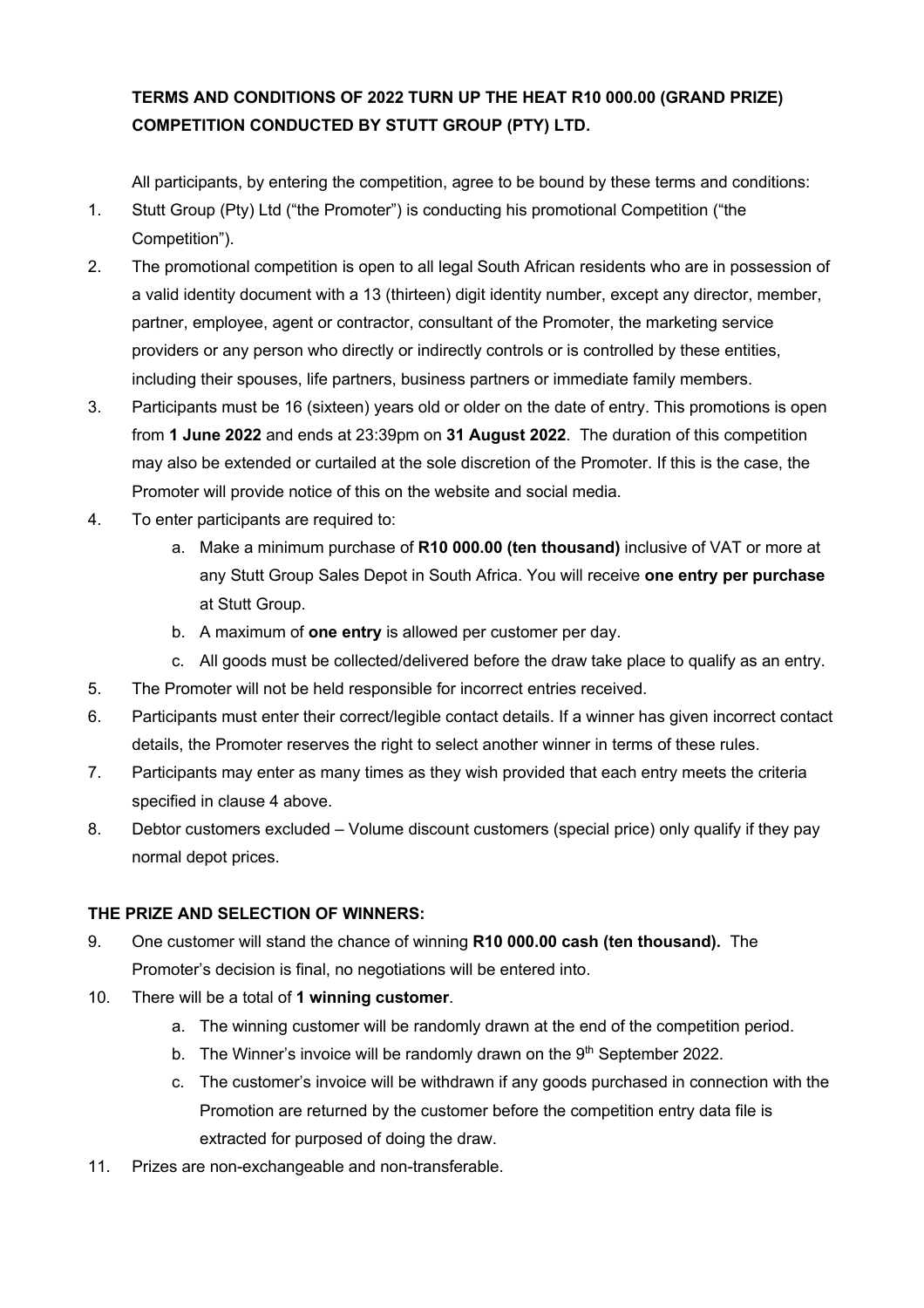- 12. The winner will be contacted by the Promoter via telephone and/or email. Participants must therefore ensure that the Promoters have their correct, updated details. If the winner cannot be contacted after three phone calls and or/email, the prize will be forfeited.
- 13. Prize money will be paid into the winner's bank account via EFT and will be made within 5-10 working days after receipt of all winning participant's information:
	- a. Proof of South African banking details not older than 3 months
	- b. Valid ID
	- c. Copy of entered Stutt Group Tax Invoice (Proof)
- 14. The winner cannot nominate a beneficiary for the payment.

## **GENERAL:**

- 15. Winners will be announced on social media; and by participating in this competition, the winner gives permission for their name and picture to be used in advertising and/or media.
- 16. A copy of these rules can be found on the following website www.stuttgroup.co.za throughout the period of the competition or can be obtained from the Consumer Call Centre on telephone number 043 101 0146.
- 17. The prize is not exchangeable for cash and is not transferrable.
- 18. The Promoter shall have the right to change or terminate the promotional competition immediately and without notice, if deemed necessary in its opinion and if circumstances arise outside of their control. In the event of such change or termination, all participants agree to waive any rights that they have in respect of this promotional competition and acknowledge that they will have no recourse against the Promoter or its agents.
- 19. In the event that the prize is not available despite the Promoter's reasonable endeavours to procure the prize, the Promoter reserves the right to substitute prizes of equal value.
- 20. Neither the Promoter, its agents, its associated companies, nor any directors, officers or employees of such, shall be liable for any loss or damage, whether direct, indirect, consequential or otherwise arising from any cause whatsoever, which may be suffered by a participant resulting from the participation in this promotion or the use of any prize.
- 21. The judges' decision is final and no correspondence will be entered into.
- 22. Participation in the promotional competition constitutes acceptance of the promotional competition rules and participants agree to abide by the rules.
- 23. In the event of a dispute in regard to any aspect of the competition and/or these terms and conditions, the decision of the Promoter will be final and binding and no correspondence may be entered into.
- 24. Important notice: the Promoter is not liable for any technical failures affecting participation in the competition and assumes no liability whatsoever for any entry that has been omitted from participation for any reason whatsoever.
- 25. The Promoter may refuse to award the prize if entry procedures or these terms and conditions have not been adhered to or if it detects any irregularities or fraudulent practices.